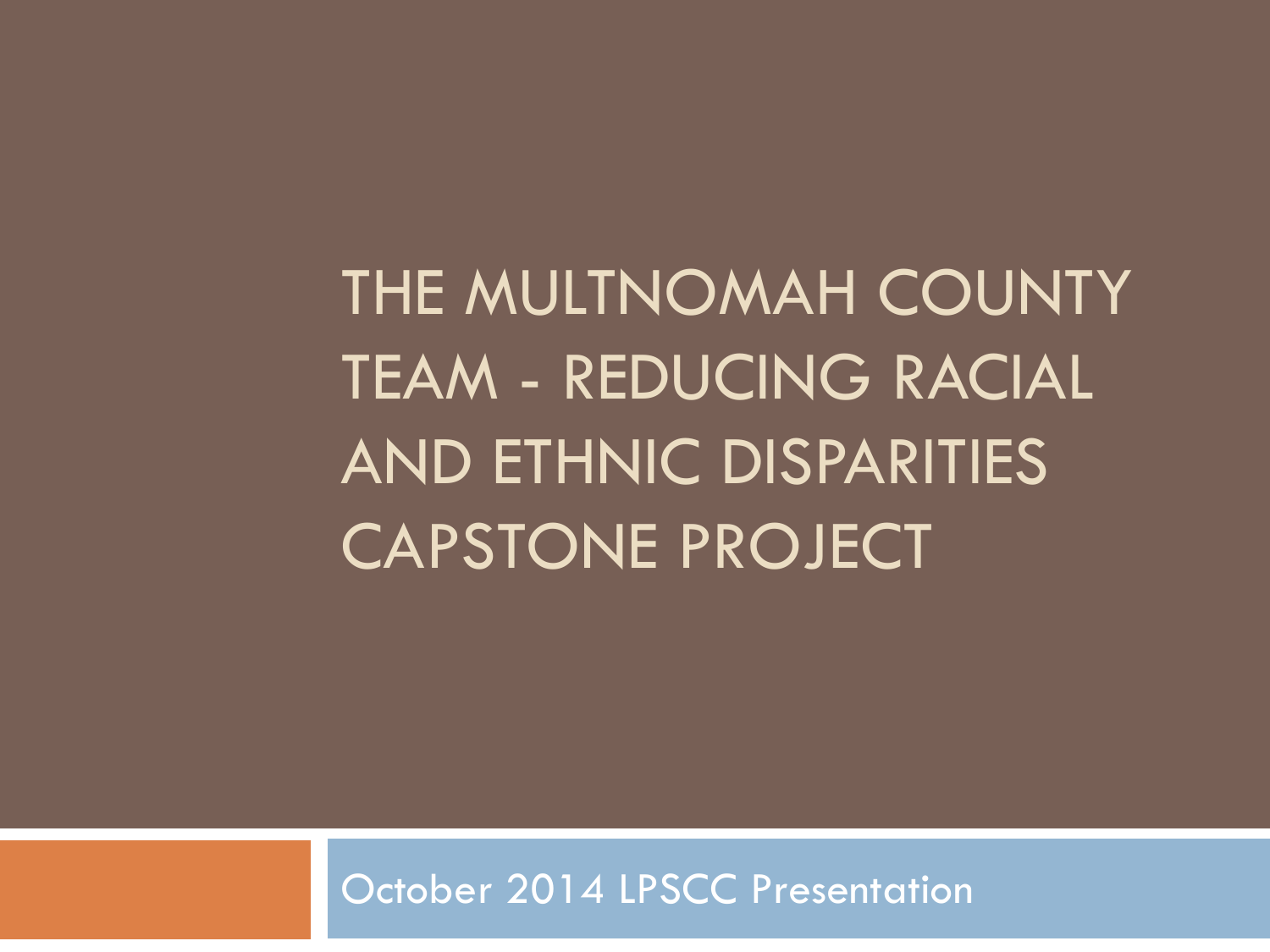### Team that went to DC

- □ Carmen Rubio, Executive Director of Latino Network
- $\Box$  Joe McFerrin, CEO/President, Portland Opportunities Industrialization Center (POIC)
- □ Charlene Woods, Chief Deputy District Attorney, Multnomah County District Attorney's Office
- □ Christina McMahan, Director, Multnomah County Juvenile Services Division
- Lorena Campbell, Intergovernmental Liaison for East Multnomah County School Districts
- Commissioner Judy Shiprack, Multnomah County District 3, and LPSCC Executive Committee Co-Chair
- □ Judge Maureen McKnight, Multnomah County Circuit Court Judge
- □ Tashia Hager, Lieutenant, Portland Police Bureau
- □ Brian Detman, Policy Advisor/DMC Coordinator, Multnomah County Department of Community Justice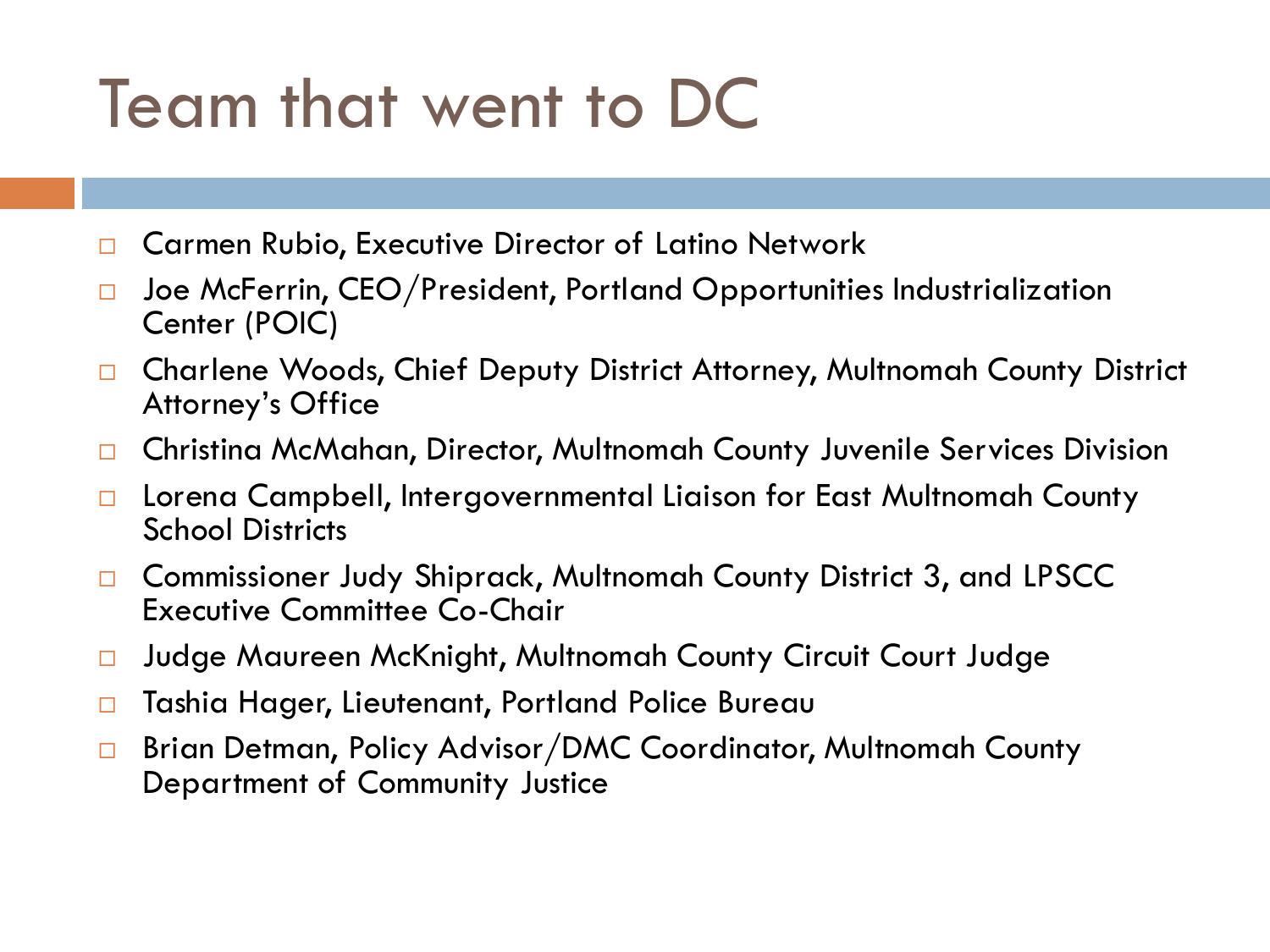### How we got here

### □ LPSCC DMC Subcommittee

- Movement toward a more family-focused approach: Community Healing Initiative (CHI), Functional Family Probation, Youth Villages Intercept Program
- Juvenile Detention Alternatives Initiative
- □ Coalition of Communities of Color report: An *Unsettling Profile*
- □ Center for Juvenile Justice Reform at Georgetown University and Center for Children's Law and Policy – racial and ethnic disparities certificate program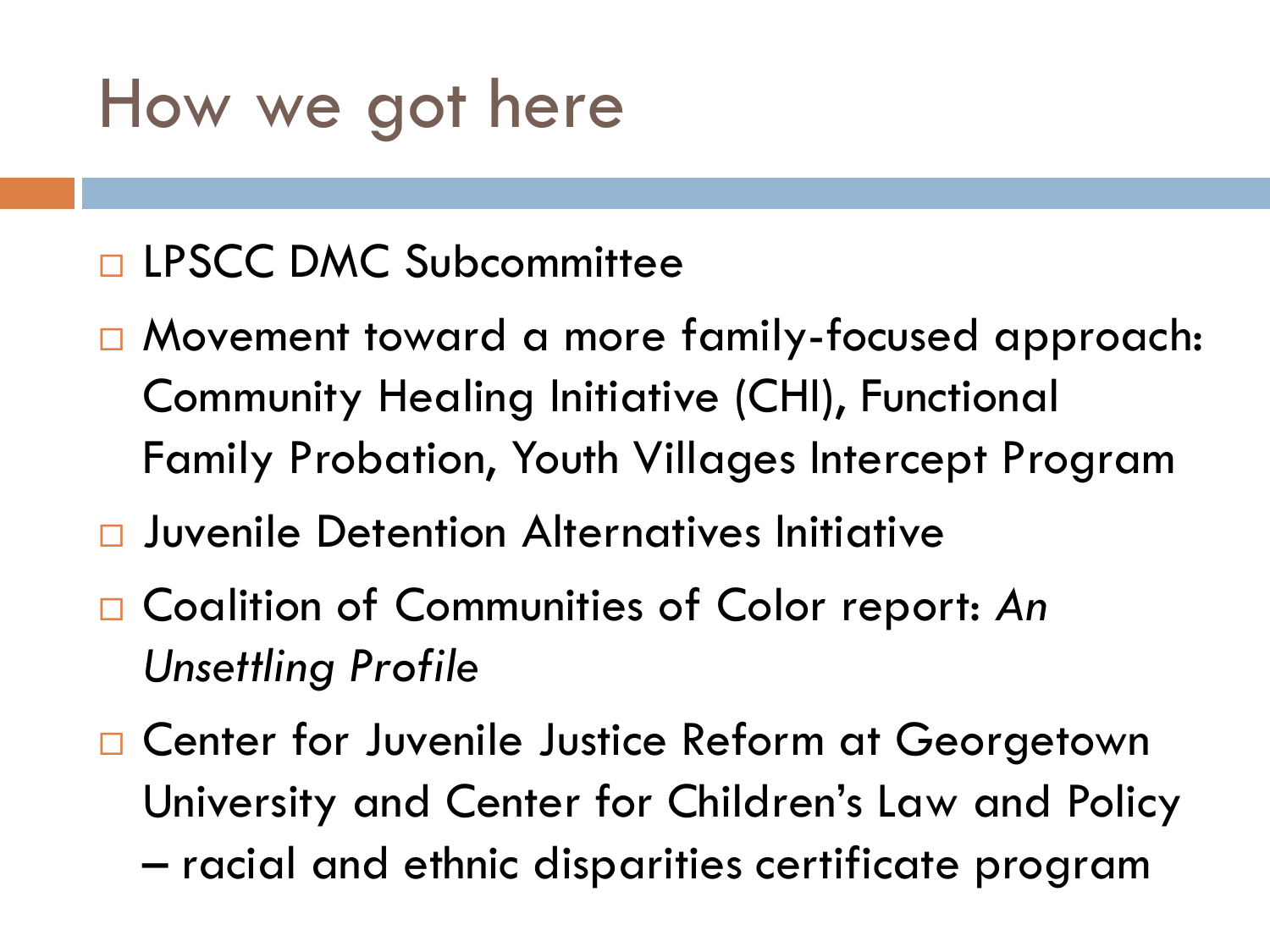Why now

- Children of color are overrepresented in the juvenile justice system.
- □ They are arrested, charged, and incarcerated more than their white counterparts, even for the same behaviors.
- $\Box$  Involvement in the juvenile justice  $\Xi$  educational disruptions, reduced employment rates, and increased likelihood of criminal justice involvement.
- $\Box$  Disproportionality in the juvenile justice system is connected to disparate treatment in other child serving systems (child welfare and education).
- □ Disparate treatment contributes to an intergenerational cycle of justice system involvement and poor outcomes.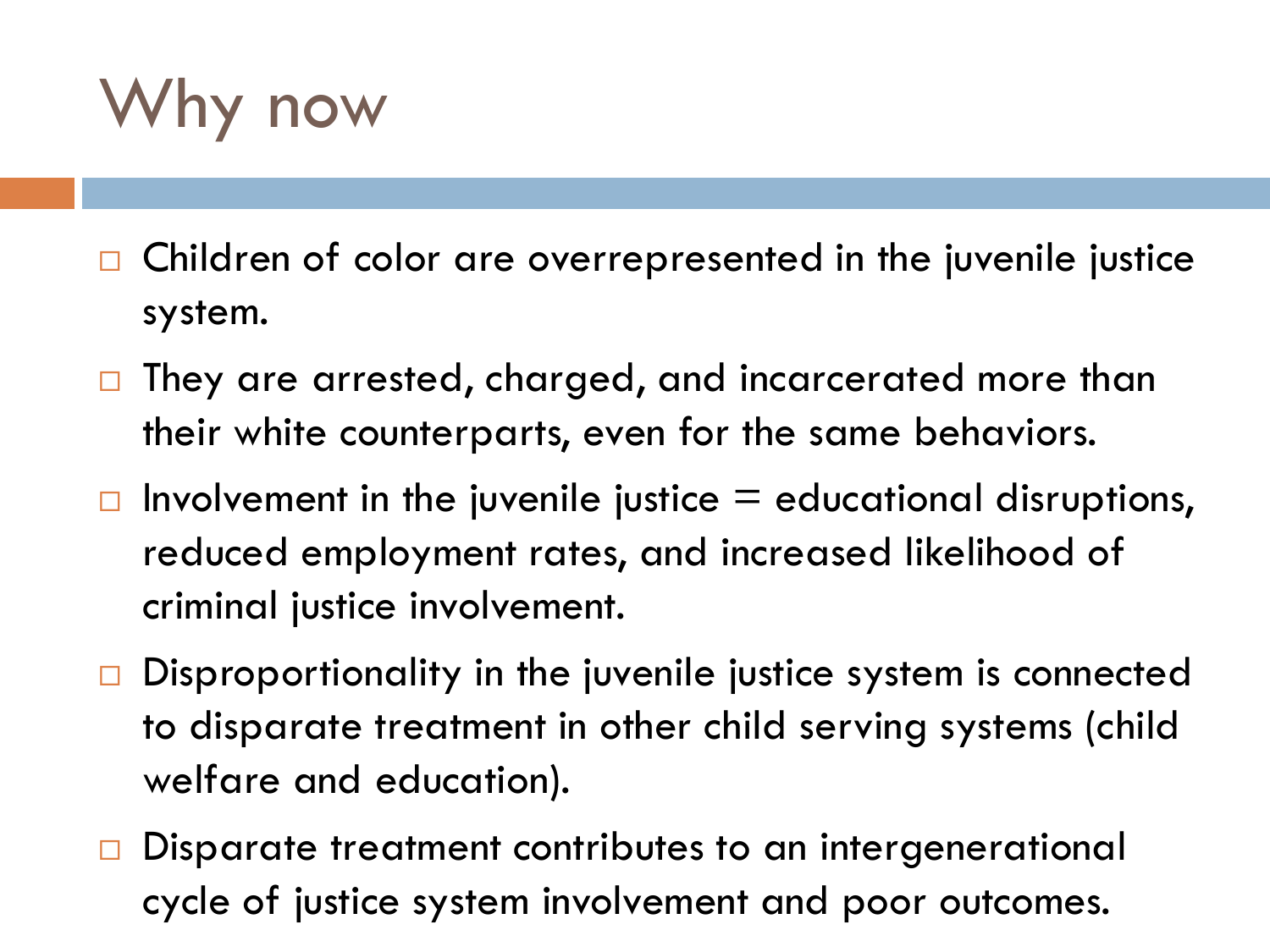## Key values and principles

- All youth in the juvenile justice system should be treated **fairly** and as individuals.
- Adolescents should **not be expected to have the maturity and judgment of adults**.
- Incarceration should be **reserved for those youth who represent a significant danger** to themselves or others.
- Reform efforts should **include families and communities,** which can provide critical supports and resources for youth in the juvenile justice system.
- Reform efforts should be **culturally and linguistically responsive** to the needs and backgrounds of youth in the juvenile justice system.
- *We have the power to make changes that will lead to improved and positive outcomes of youth of color.*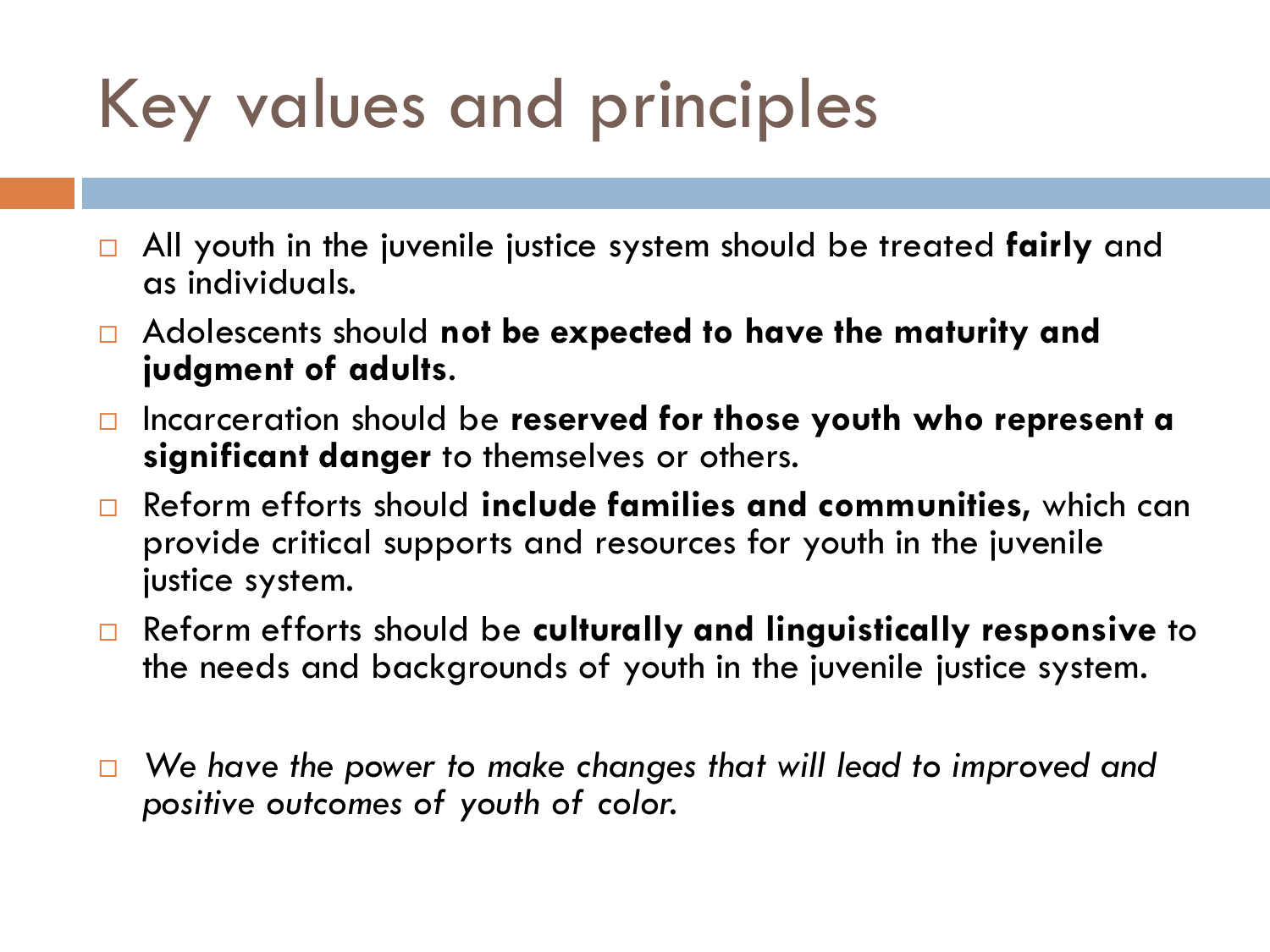## Key strategies

- **Collaboration** that includes all stakeholders
- Regular collection, analysis, and use of **data**
	- REGGO (race, ethnicity, gender, geography, and offense)
- □ Focus on local efforts
- Use of **objective criteria** and decision making tools
- A range of **diversion and alternative-to-incarceration programs** and services
- Involvement of **other systems** (e.g., education, child welfare, workforce, etc.)
- **□ Regular monitoring of programs and outcomes**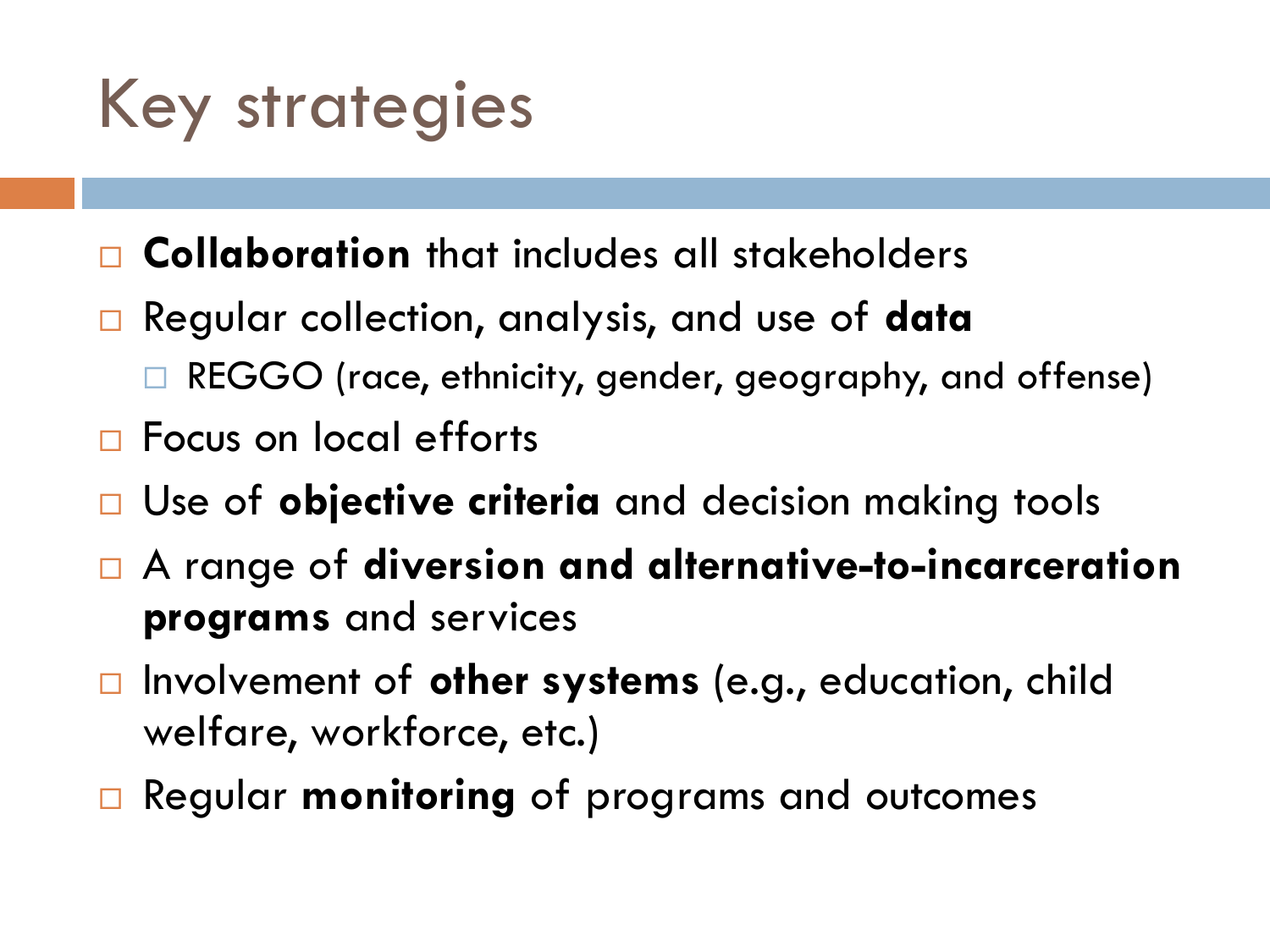# From DMC to RED

- $\square$  Demographic shifts
- □ Broad definition:
	- **Over-representation of youth of color**
	- **Disparate treatment of youth of color**
	- **<u>E</u>** Unnecessary entry and moving deeper into the juvenile justice system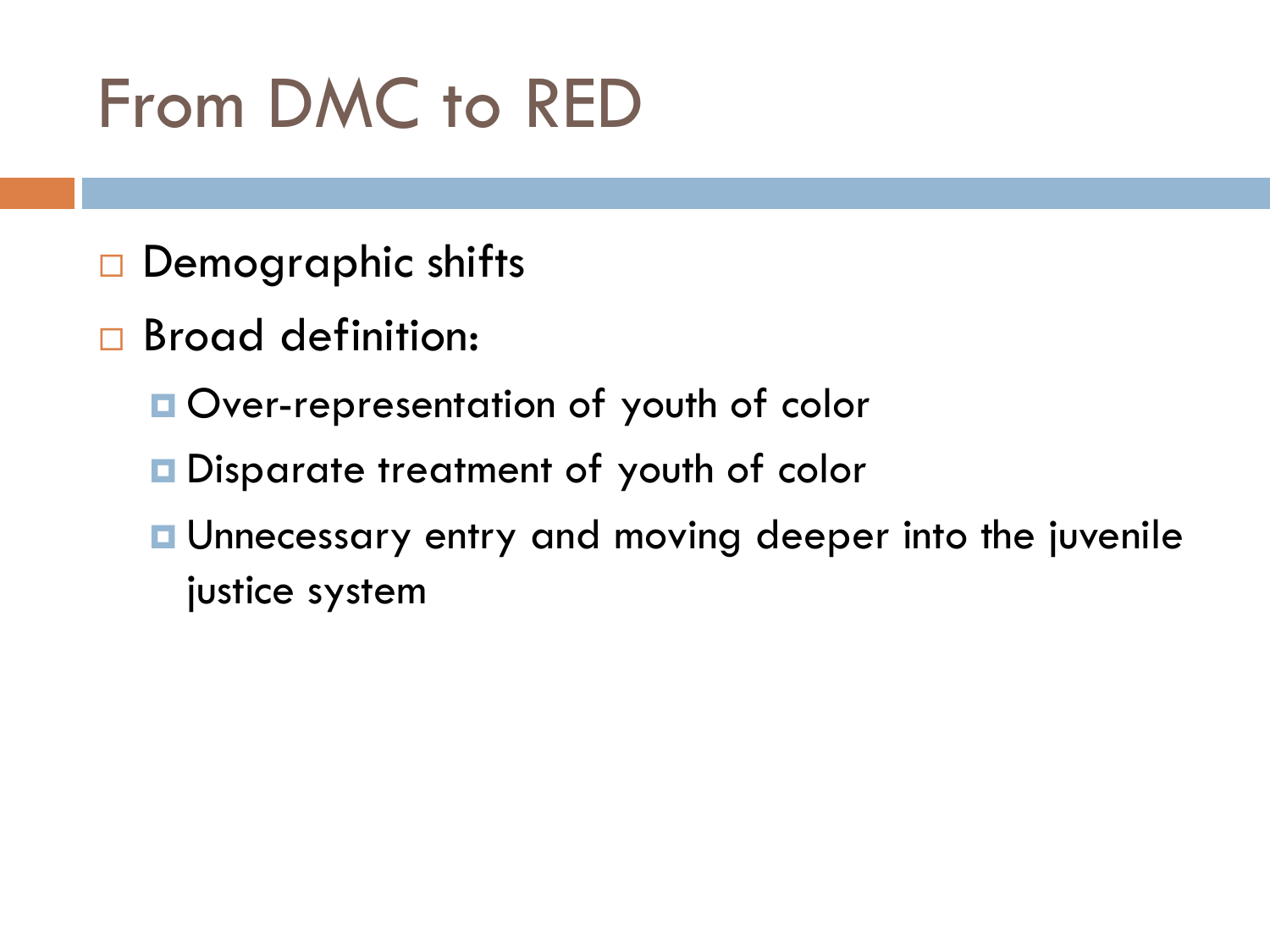### Key decision points and pathways out

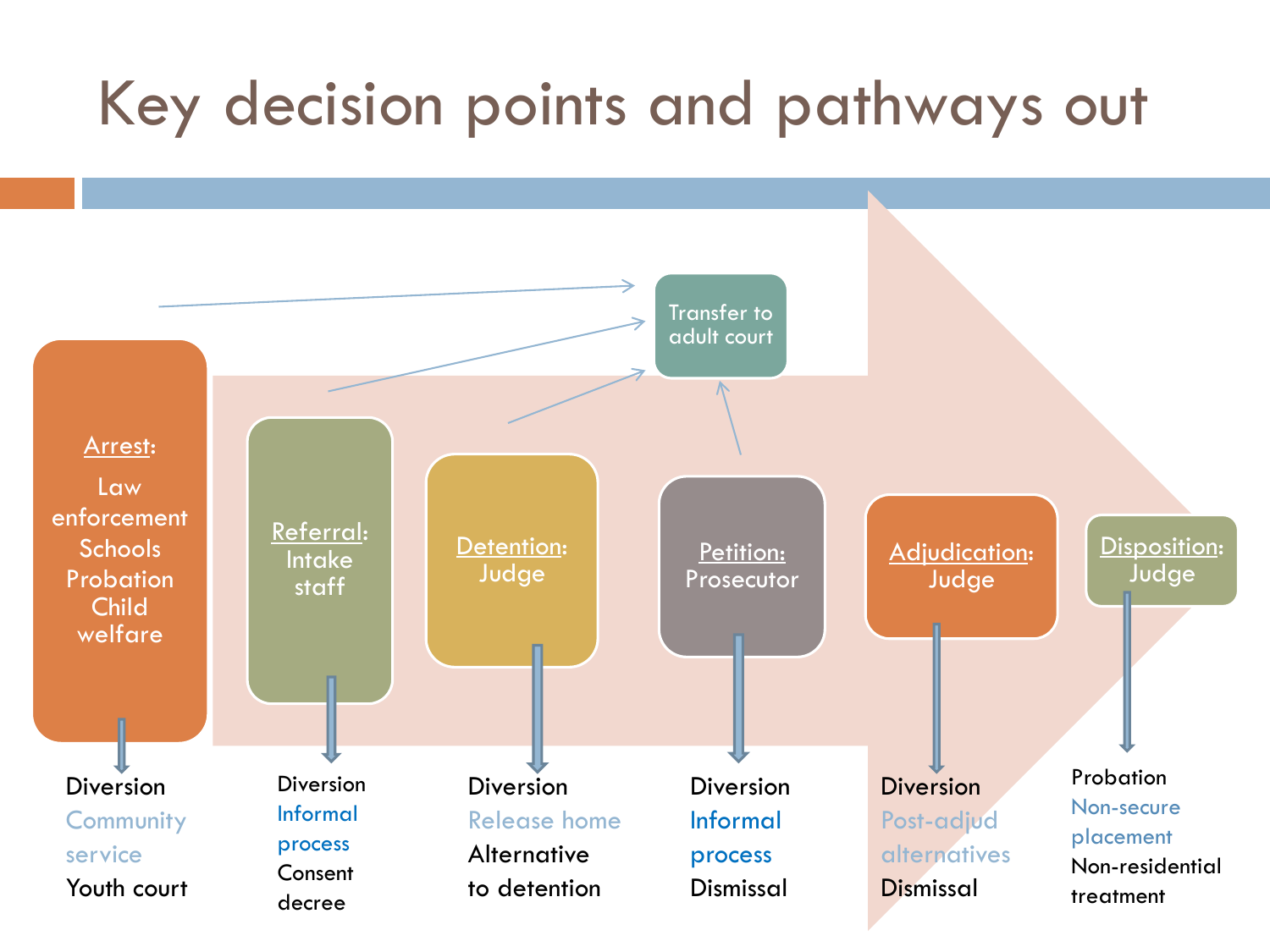## RED capstone project assignment

- $\Box$  Team members are responsible for the development of a capstone project—an effort to initiate or continue work to reduce racial and ethnic disparities in an organization or community:
	- **E** Apply what was learned and develop a plan of action
	- Advance reform efforts based on needs in Multnomah **County**
	- **□** Use data to identify the most promising areas for achieving measurable reductions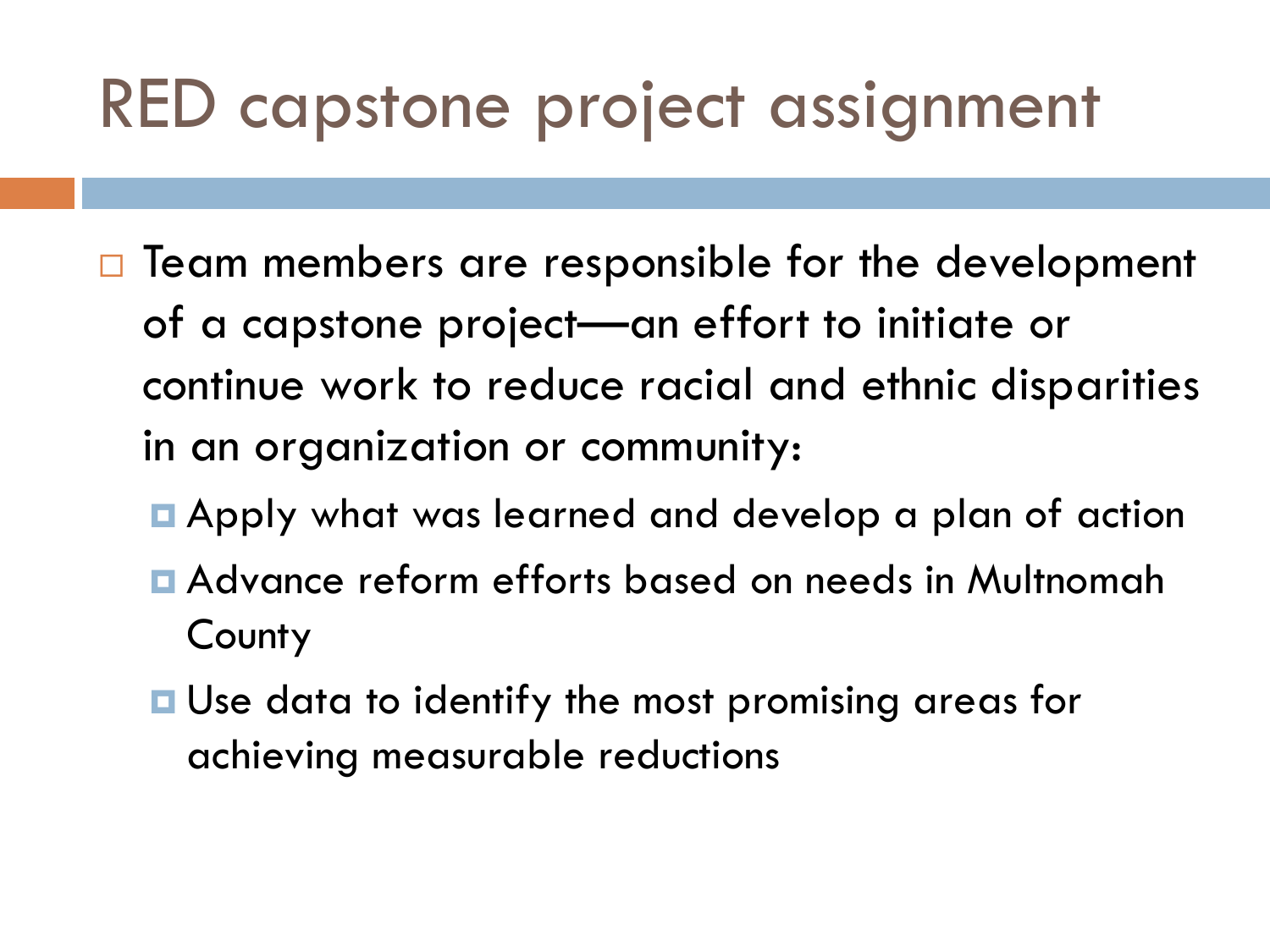### Relative rate index

 $\Box$  RRI: is a measurement that compares the rates of activity for minority youth with majority youth at selected key decision points. This information provides a starting baseline for future monitoring and provides initial guidance for the assessment phase.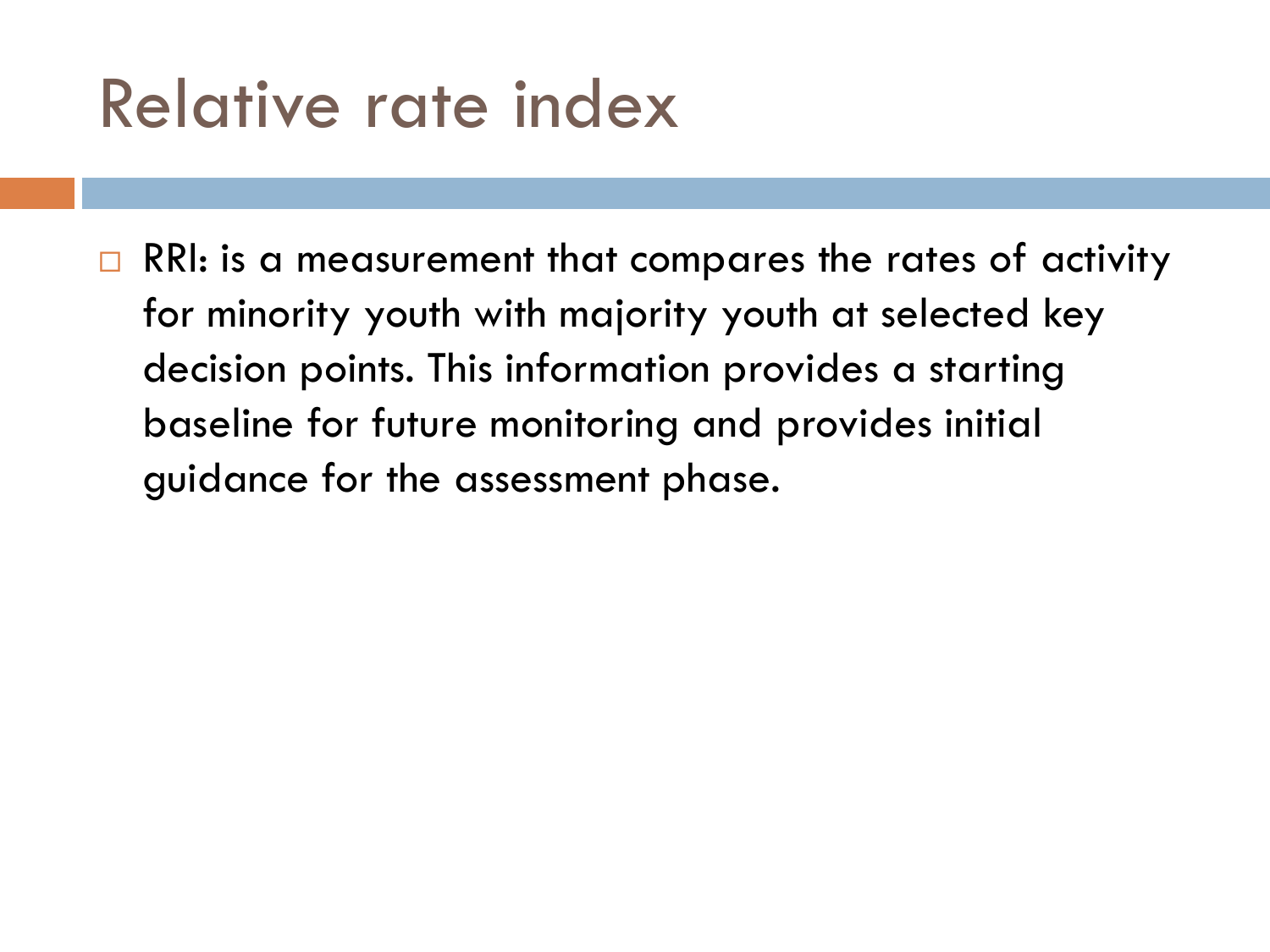### $1/1/13 - 12/31/13$ **Oregon (all counties) Multnomah Only** All All White **Black Hispanic** White **Black Hispanic Size of Population At Risk** 6,190 389,067 273,283 12,583 76,853 63,383 38,017 12,253  $(10-17 y)$ oa) Referred to Juvenile 14,157 1,805 3,925 3,288 1,428 1,087 551 22,449 Court **RRI** 2.77  $.99$ 4.68  $1.20$ **Cases Diverted** 16,831 10,718 2,725 1,199 442 1,401 2,918 888 RRI 1.03 .98  $.97$  $.96$ 6,392 3,851 566 1,313 566 190 233 108 **Cases Involving Secure** Detention RRI  $1.15$  $1.23$ 1.61  $1.47$ 5,730 3,375 458 497 161 234 81 **Cases Petitioned** 1,192 (Charges Filed) RRI 1.06  $1.27$ 1.91  $1.30$ **Cases Resulting in Secure** 325 181 40 79 33 6 16  $10<sup>10</sup>$ Juv. Correctional Facility 1.79 RRI 1.94  $1.26$  $3.12$ 4,237 2,515 874 279 88 47 Cases Resulting in 286 131 **Delinquent Finding** RRI  $.84$ .98  $1.02$ 1.06 Cases Transferred to 141 66 34 29 69 16  $31$ 17 **Adult Court** RRI 3.79  $1.24$ 1.33  $2.11$ Dismiss, Plea Bargain or 794 57  $72$ 17 1,352 138 289 149 **Alternative Process** RRI 1.28 1.03  $.87$  $.59$

### Data Source: OYA Report Series 00471, Relative Rate Index (RRI) Review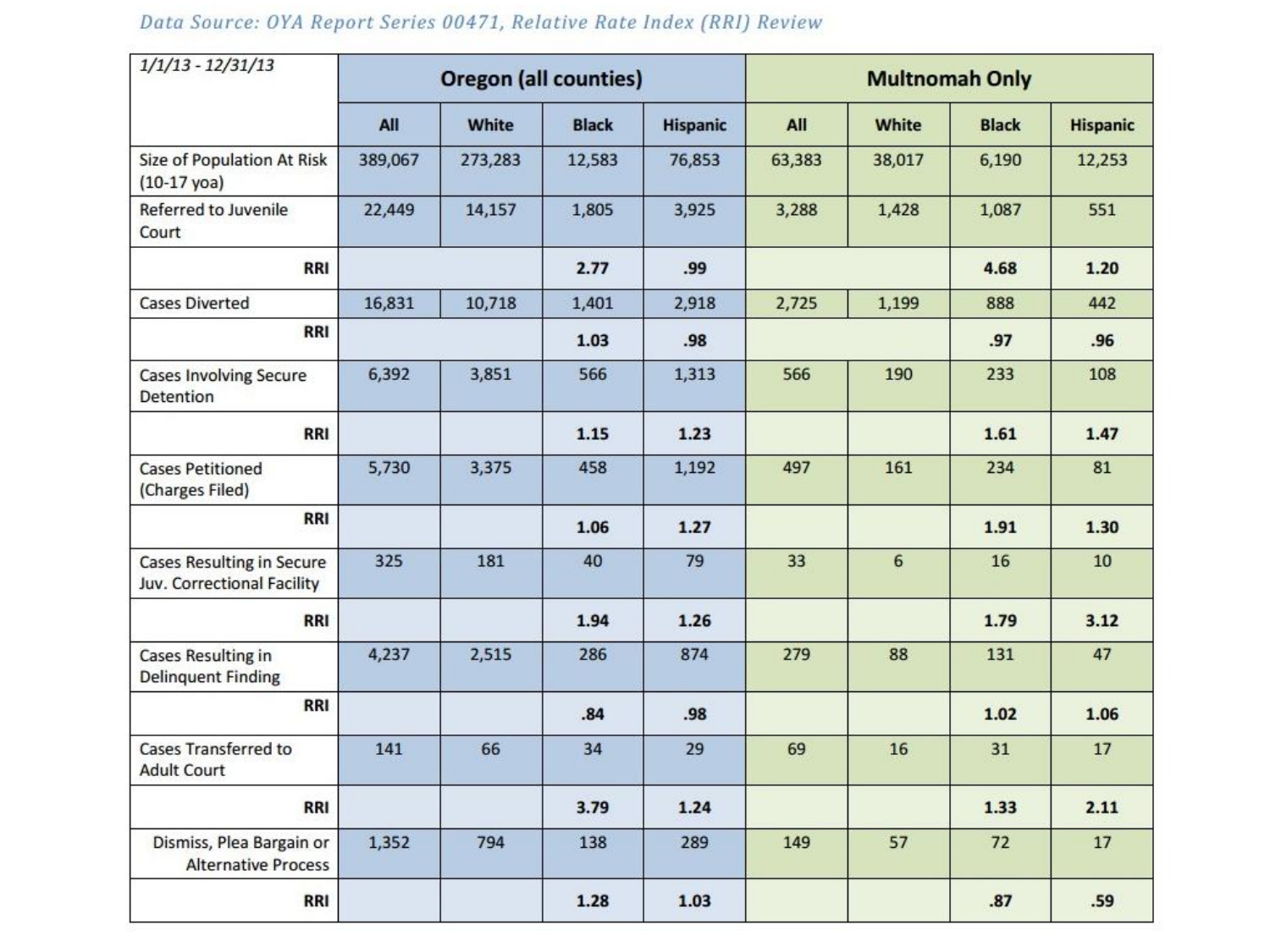### Capstone project continued

Disparity at the referral decision point

|             | White  | African  | Hispanic | <b>Native</b> |  |
|-------------|--------|----------|----------|---------------|--|
| 2013        |        | American |          | American      |  |
| Population  |        |          |          |               |  |
| ages 10-    |        |          |          |               |  |
| 17          | 38,017 | 6,190    | 12,253   | 744           |  |
| Referrals   |        |          |          |               |  |
| to juvenile |        |          |          |               |  |
| services    |        |          |          |               |  |
| division    | 1,428  | 1,087    | 551      | 77            |  |
| <b>RRI</b>  | 1      | 4.68     | 1.2      | 2.76          |  |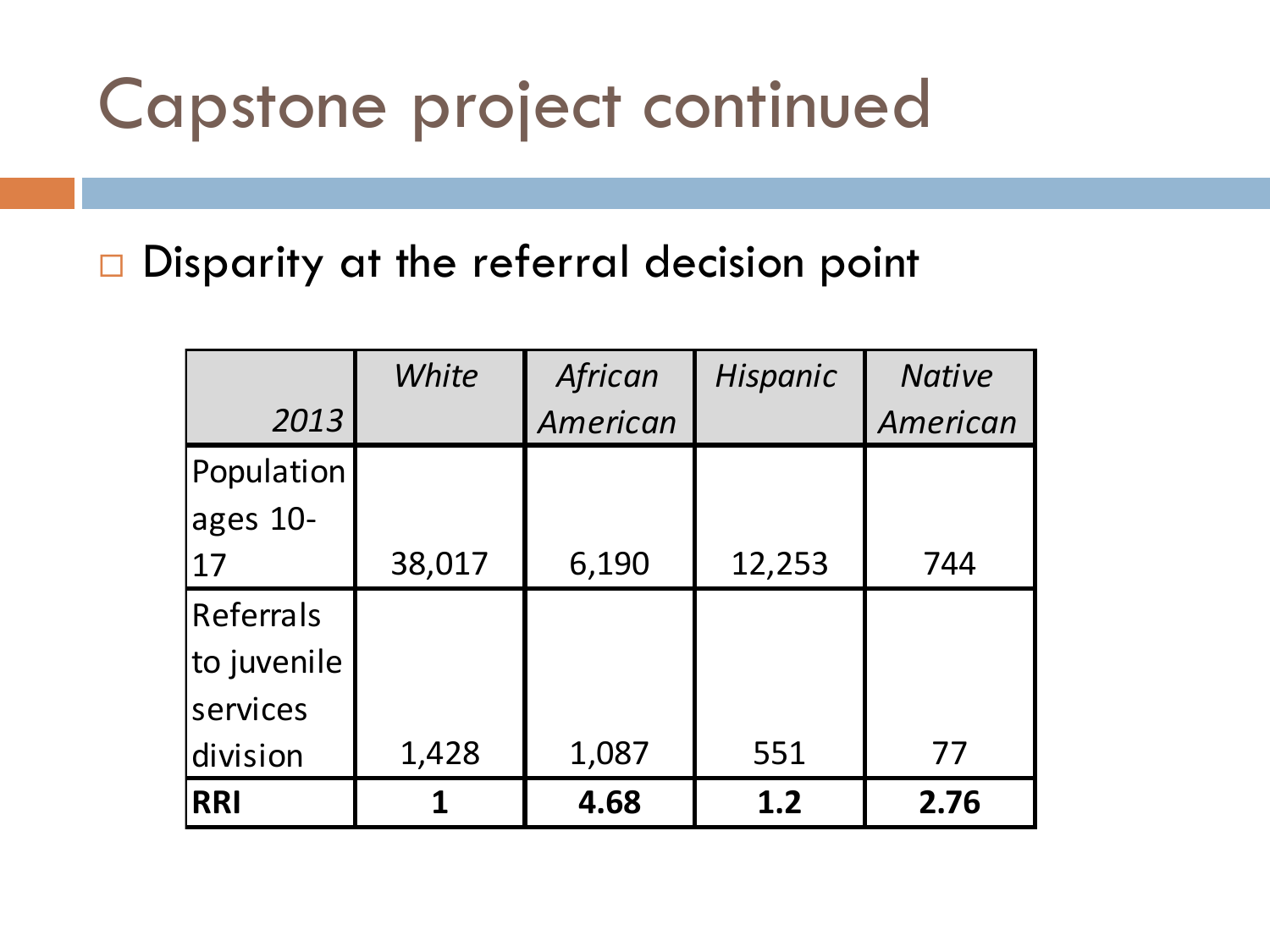### RED capstone project overview

- $\Box$  Problem: The current response to youth encountering the juvenile justice system unfairly and disproportionately affects youth of color.
- □ Goal: Reduce both the number of law enforcement referrals to the Multnomah County Juvenile Services Division (JSD) and further penetration into the juvenile justice system
- $\Box$  Be proactive with first-time offenders
- □ Pilot a pre-referral, early intervention and police diversion program
- □ Use Community Healing Initiative model of family-focused services for eligible youth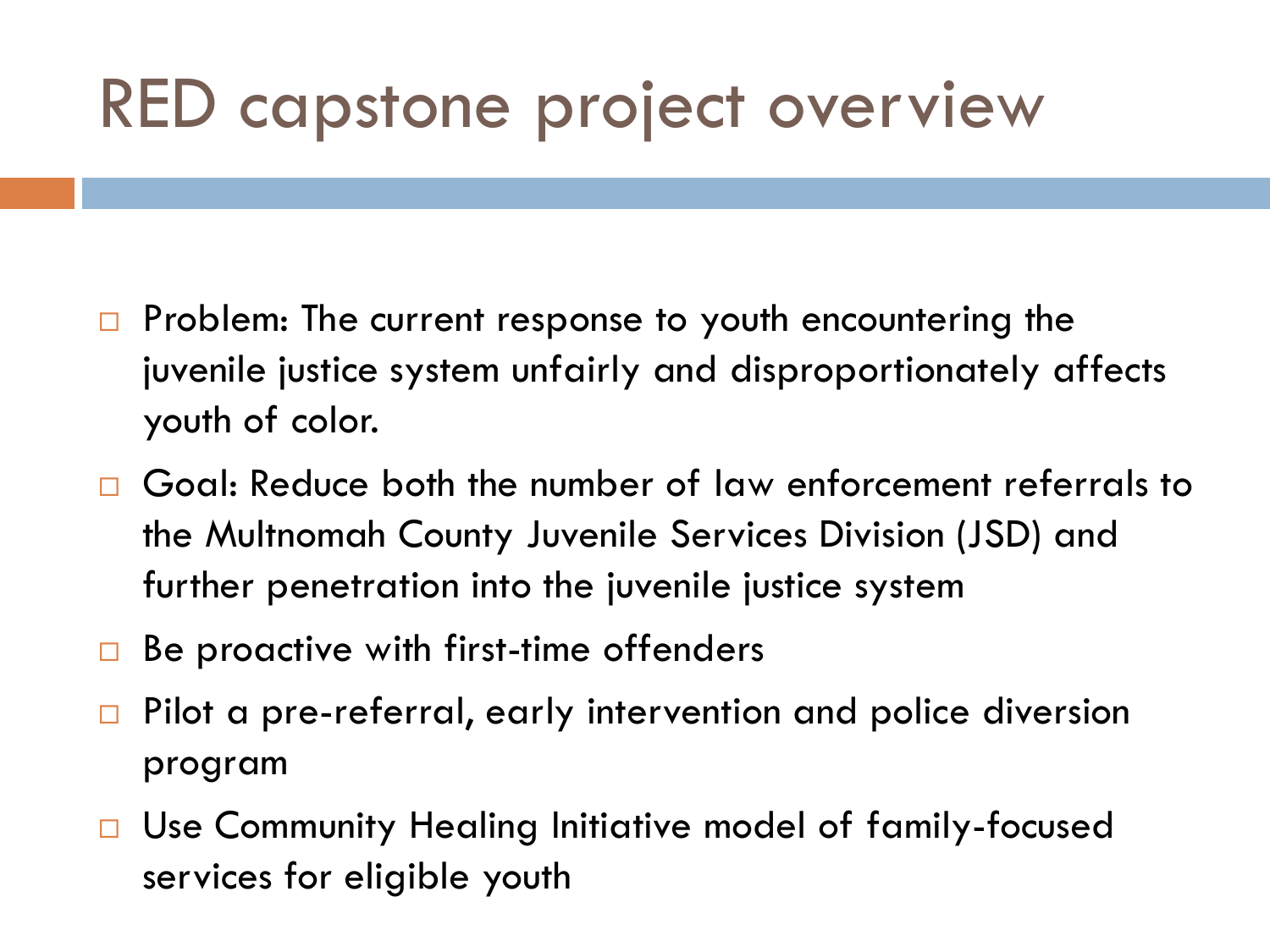### Overview continued

- □ Current steps for first-time, low-level offenses
	- $\blacksquare$  JSD reviews referrals from law enforcement using a list of agreed upon eligible offenses (JSD and & DA's Office).
	- **□ Close the matter, send a "warning letter" or proceed to** intake/probable cause review.
	- Warnings letters sent to those referred for low-level criminal and non-criminal status offenses (misdemeanors and violations for minor in possession of alcohol and less than one once of marijuana).
	- No further action taken.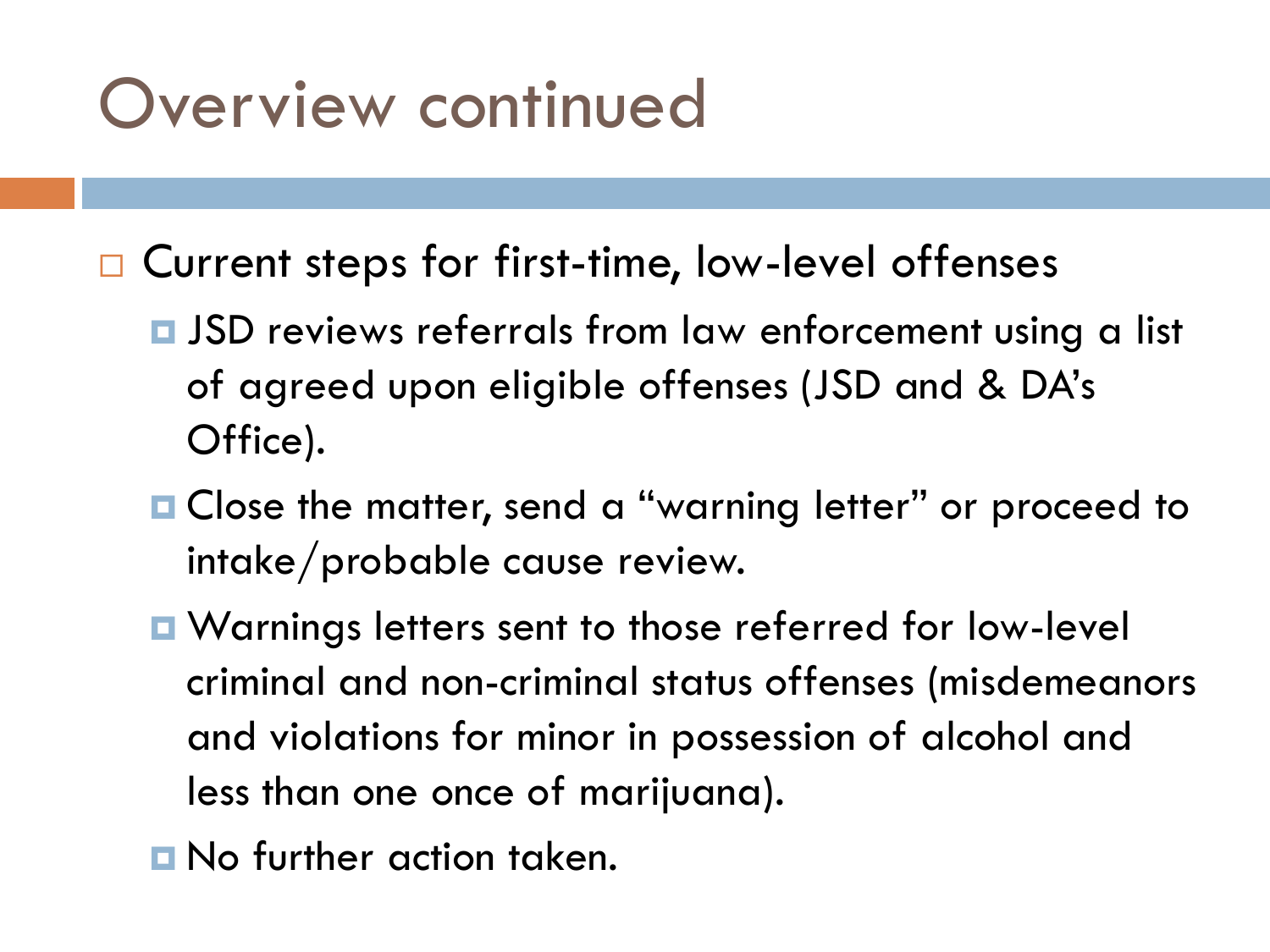## RED capstone project continued

### □ Warning letters

|           | <b>Total Letters</b>  | White | African<br>American | Hispanic | Asian | <b>Native</b><br>American |
|-----------|-----------------------|-------|---------------------|----------|-------|---------------------------|
| Multnomah | 421                   | 214   | 99                  | 66       | 18    | 11                        |
| County    | (13<br>other/unknown) |       |                     |          |       |                           |

 *50% of youth committed a secure facility had a warning letter*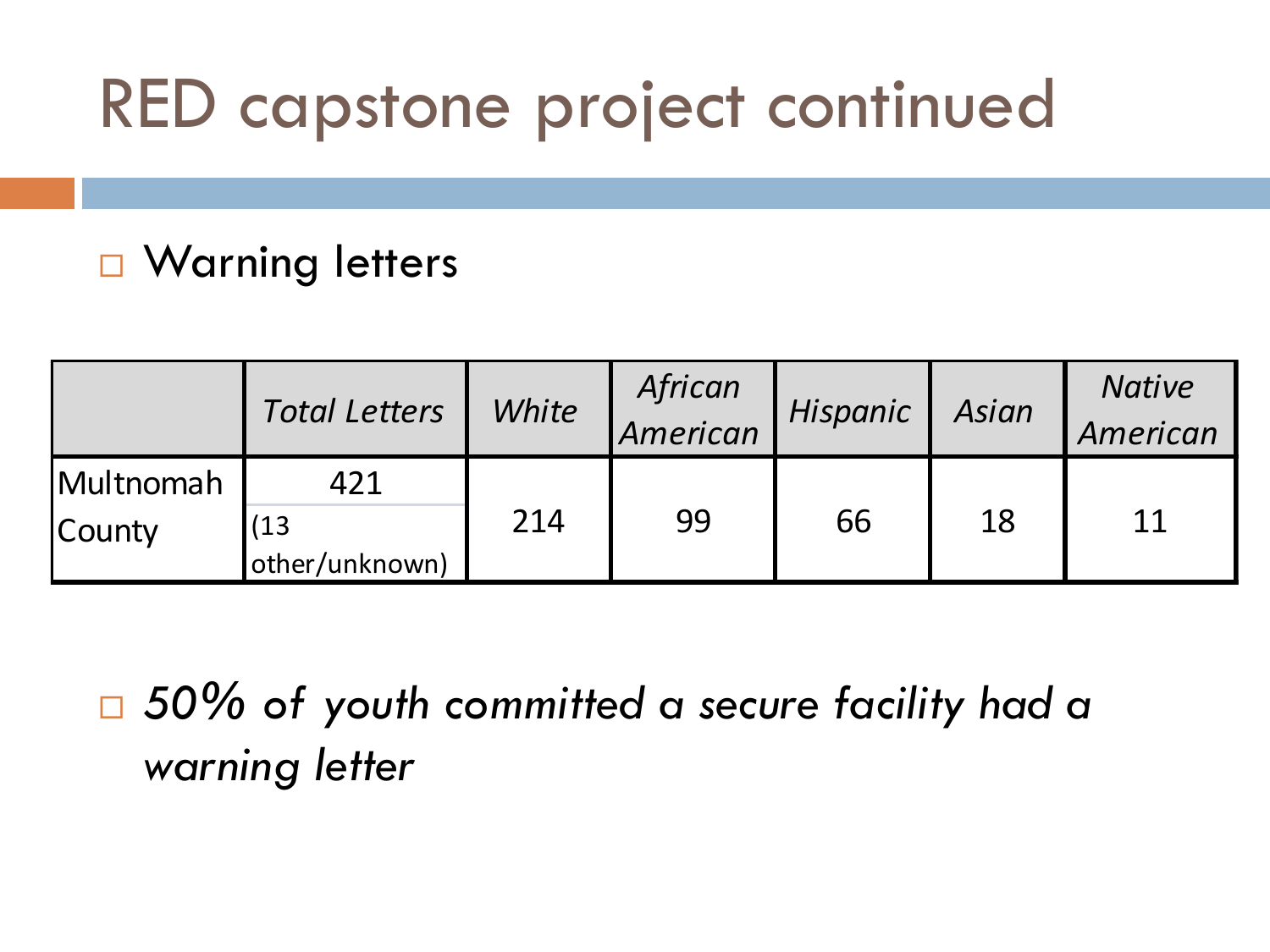## RED capstone project continued

### Pilot

- $\blacksquare$  Identify a specific geographic area/neighborhood and assess public school, police precinct and community partnership possibilities
- **D** Determine funding source for pilot and obtain commitment
- Determine process (police and JSD) for sorting and tracking eligible youth
- **Refer youth to directly to providers on contract to follow-up** and engage youths and their families
- Conduct a risk assessment to determine the right pathway and services
- Measure success by monitoring referrals for new offenses for the eligible youth at regular time intervals, track referrals to JSD and other system decision points and compare results to a warning letter cohort